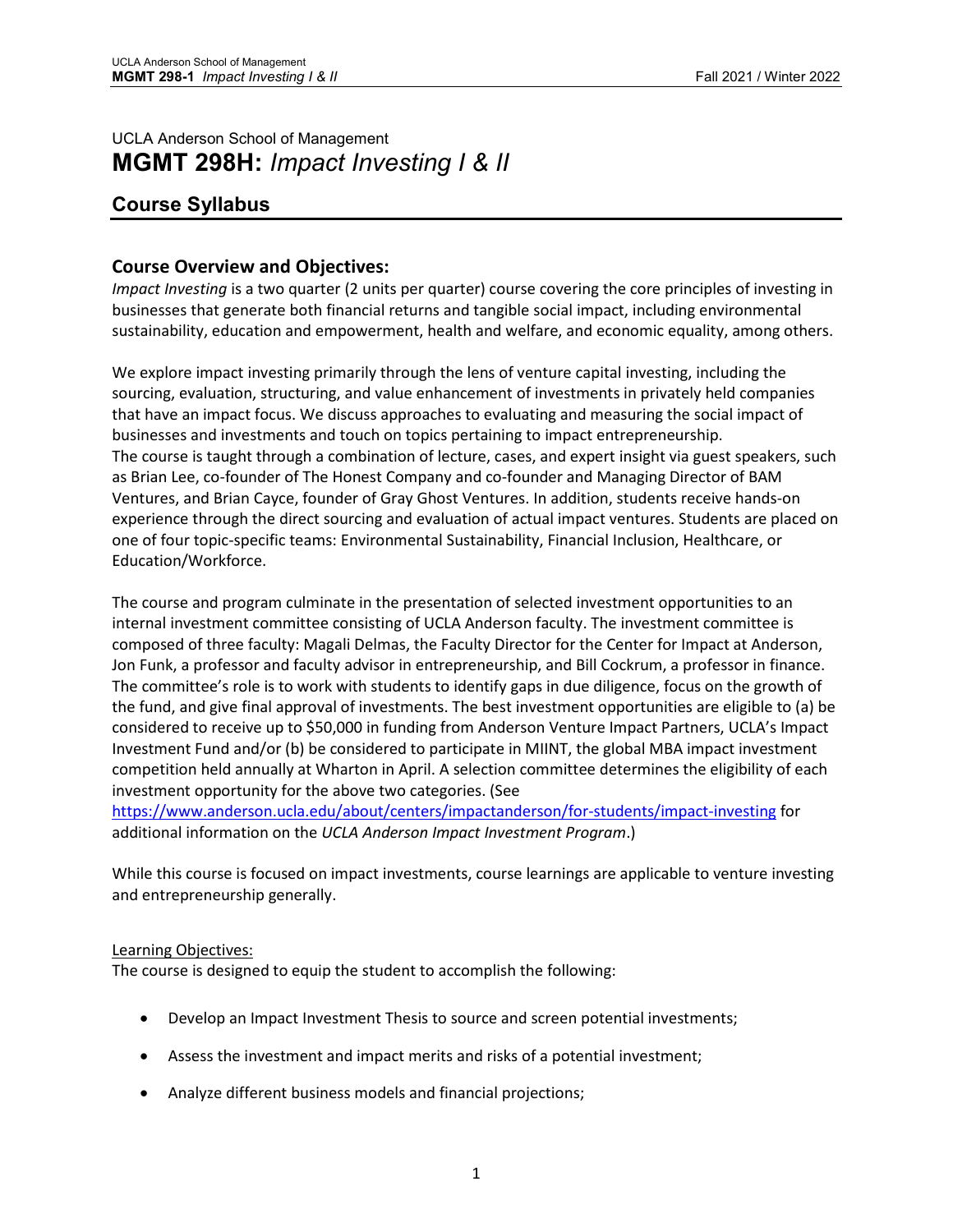- Value and explore alternative securities and structures for venture investments;
- Synthesize due diligence findings and analysis in a recommendation presented through an Investment Committee Memorandum and discussion;
- Identify way to increase investment value and impact, including associated metrics to measure and monitor progress post-investment.

Course Dates and Location:

- **Dates:** 
	- o Fall (5 sessions): 10/4, 10/18, 11/1, 11/15, 11/29
	- o Winter (5 sessions): 1/11, 1/25, 2/8, 2/22, 3/8
- **Time:** 4:10pm to 7pm
- **Location:**
	- o Zoom (see course site on BruinLearn for link)
	- o D310 (Winter quarter)

Course Instructors: **Jason Lee** [jason.j.lee@anderson.ucla.edu](mailto:jason.j.lee@anderson.ucla.edu)

**Anil Tammineedi** [anil.tam@gmail.com](mailto:anil.tam@gmail.com)

Course TAs: Haley Cassriel [haley.cassriel.2022@anderson.ucla.edu](mailto:haley.cassriel.2022@anderson.ucla.edu)

Jessica Rodriguez [jessica.rodriguez.2022@anderson.ucla.edu](mailto:jessica.rodriguez.2022@anderson.ucla.edu)

Investment Committee: Magali Delmas [delmas@ucla.edu](mailto:delmas@ucla.edu)

Bill Cockrum [bill.cockrum@anderson.ucla.edu](mailto:bill.cockrum@anderson.ucla.edu)

Jon Funk [jon.funk@anderson.ucla.edu](mailto:jon.funk@anderson.ucla.edu) Course Reader: Digital course reader provided to enrolled students.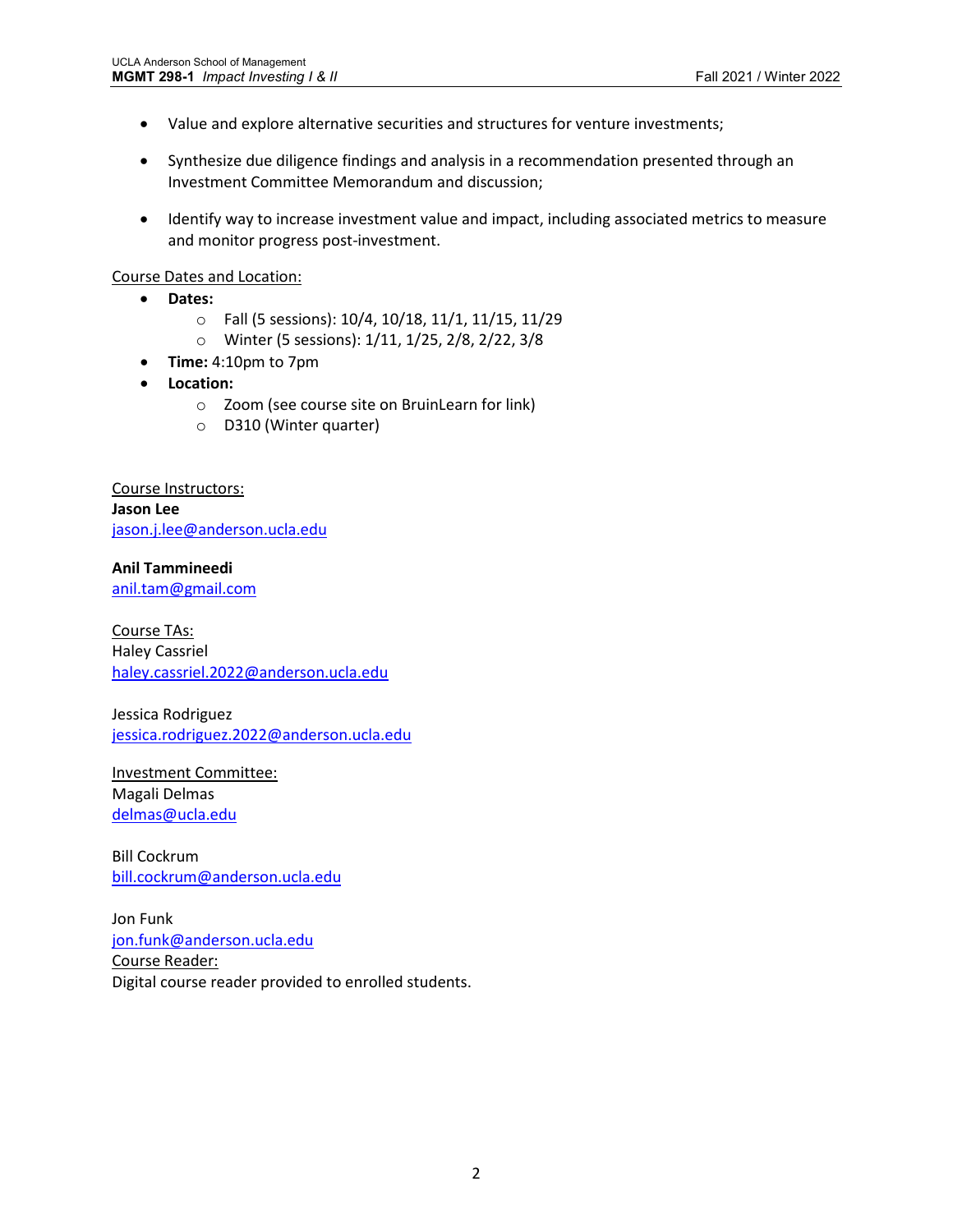## *Deliverables:*

### **Assignments:**

### **Fall Quarter**

- **Investment Thesis** (due 10/18) Develop an investment thesis (~3 to 5 slides) describing the impact theme(s) your team has elected to pursue among the core impact themes of (i) environmental sustainability, (ii) education and workforce development, (iii) financial inclusion and (iv) healthcare and wellness. [*Note: If you would like to pursue target investments in other impact categories, please discuss an obtain prior approval of the course instructors.*] In your investment thesis slides, include the description of the problems/needs your team will seek to address through your impact investments, target beneficiaries and how they will benefit, your team's criteria for investment selection, and a framework for evaluating the impact of a potential investment (pre/postinvestment).
- **Investment Sourcing Plan** (due 11/1) Prepare a plan (~1 to 2 pages), including specific sources (e.g., organizations, firms, associations, forums, websites, etc.), for identifying potential target investments within the impact themes/sectors described in your investment thesis.
- **Due Diligence Plan** (due 11/15) Prepare a due diligence check list with a description of key diligence topics for your target investment and your plan for evaluation thereof. The plan should be 3 to 5 pages and include a work plan with milestones and timetable. Summary of your team's diligence findings corresponding to this plan will be due in the winter quarter (see below).
- **Investment Target Summary & Presentation** (due 11/29) Prepare a summary of your investment target including company description, investment/impact merits, risks and key due diligence areas, diligence work plan and findings to date, and timeline and milestones for completion of the evaluation, negotiation of investment terms and closing. The summary should be 4 to 5 pages in length and will form the basis of a preliminary presentation to the Investment Committee (IC). [*Note: The full IC memorandum and presentation will not be due until the end of the Winter quarter.*]

#### **Winter Quarter**

- **Impact Analysis and Metrics (Logic Model)** (due: 1/25) Prepare a logic model (1-2 slides) for your target investment. *(In the event your team has more than one investment target at the time you are preparing this assignment, you may select the highest probability target as the subject for this assignment).* Refer to the Logic Model framework as discussed in the lecture and readings for session four of the fall quarter.
- **Due Diligence Summary** (due: 2/8) Prepare a summary of your due diligence findings from the previously submitted diligence work.
- **Valuation and Investment Terms** (due: 2/22) Prepare a write-up (2-3 pages) describing your valuation assessment of the investment target and your analysis/rationale that led your team to this conclusion. Summarize key investment terms in the form of a draft term sheet (sample/template to be provided).
- **Investment Committee Memo & Presentation** (IC memo due: 3/3; IC presentations during 3/8 class) – Prepare a comprehensive Investment Committee Memorandum (10 to 15 pages, excluding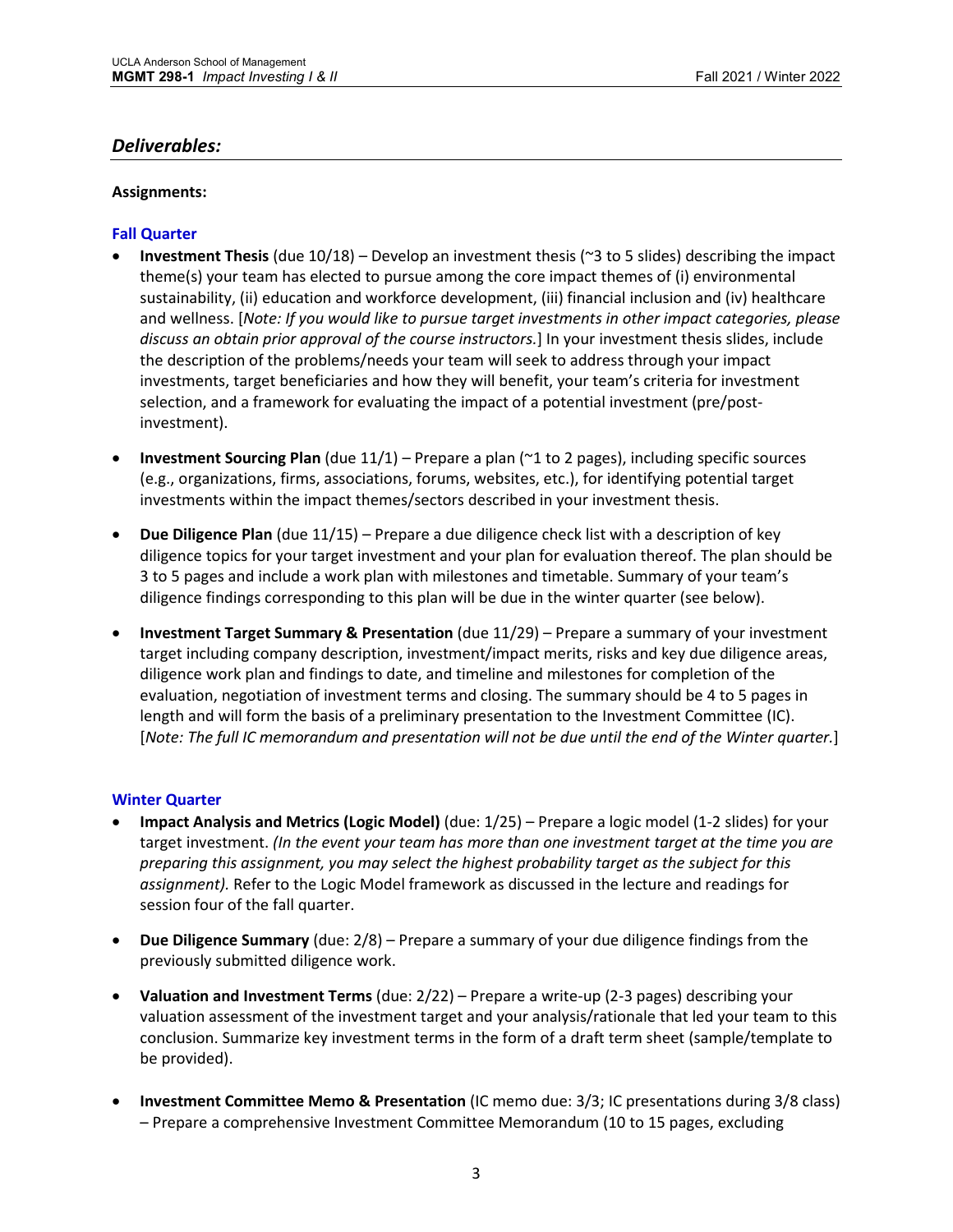exhibits – see format below), including an overview of the business, investment thesis, investment and impact merits, risks and strategies for mitigation, financial projections/analysis, due diligence findings, proposed investment amount and terms, next steps. The IC memo will form the basis for a presentation to and discussion with the Investment Committee, who will assess the attractiveness of the opportunity relative to those presented by the other teams.

- o Memo format: 10-15 pages in length without including cover page and appendix. Appendices limited to 10 pages maximum. Memo should include 1 page executive summary.
- o Investment Committee Presentation: The PowerPoint presentation should be maximum of 12 slides (use slides in Appendix as required during Q&A). Teams should plan for a 10 minute presentation followed by a 10-15 minute Q&A. The submission MUST be in Microsoft PPT standard format.

## **Grading:**

*Note the final grade for this course will be assessed on a Satisfactory / Unsatisfactory basis.*

## **Fall Quarter**

- Class participation: 20%
- Investment Thesis: 20%
- Investment Sourcing Plan: 20%
- Investment Due Diligence Plan: 15%
- Investment Target Summary and Presentation: 25%

## **Winter Quarter**

- Class participation: 20%
- Business and Social Impact Analysis and Metrics: 15%
- Due Diligence summary: 15%
- Valuation and Investment Terms: 15%
- Investment Committee Memo & Presentation: 35%

## *Course Sessions:*

## **FALL QUARTER**

## **Session 1 (Oct 4) – Introduction to Impact Investing & Venture Capital**

## **Topics:**

- Defining social impact
- Impact investing definition, players, paradigms and philosophies
- Approaches to impact investing
- Mechanisms for generating impact through investing
- History of and trends in impact investing
- Challenges in driving growth in and greater impact from impact investing
- Development of an impact investment thesis and strategy
- Key questions for impact players
- *Guest speaker:* Brian Cayce, Gray Ghost Ventures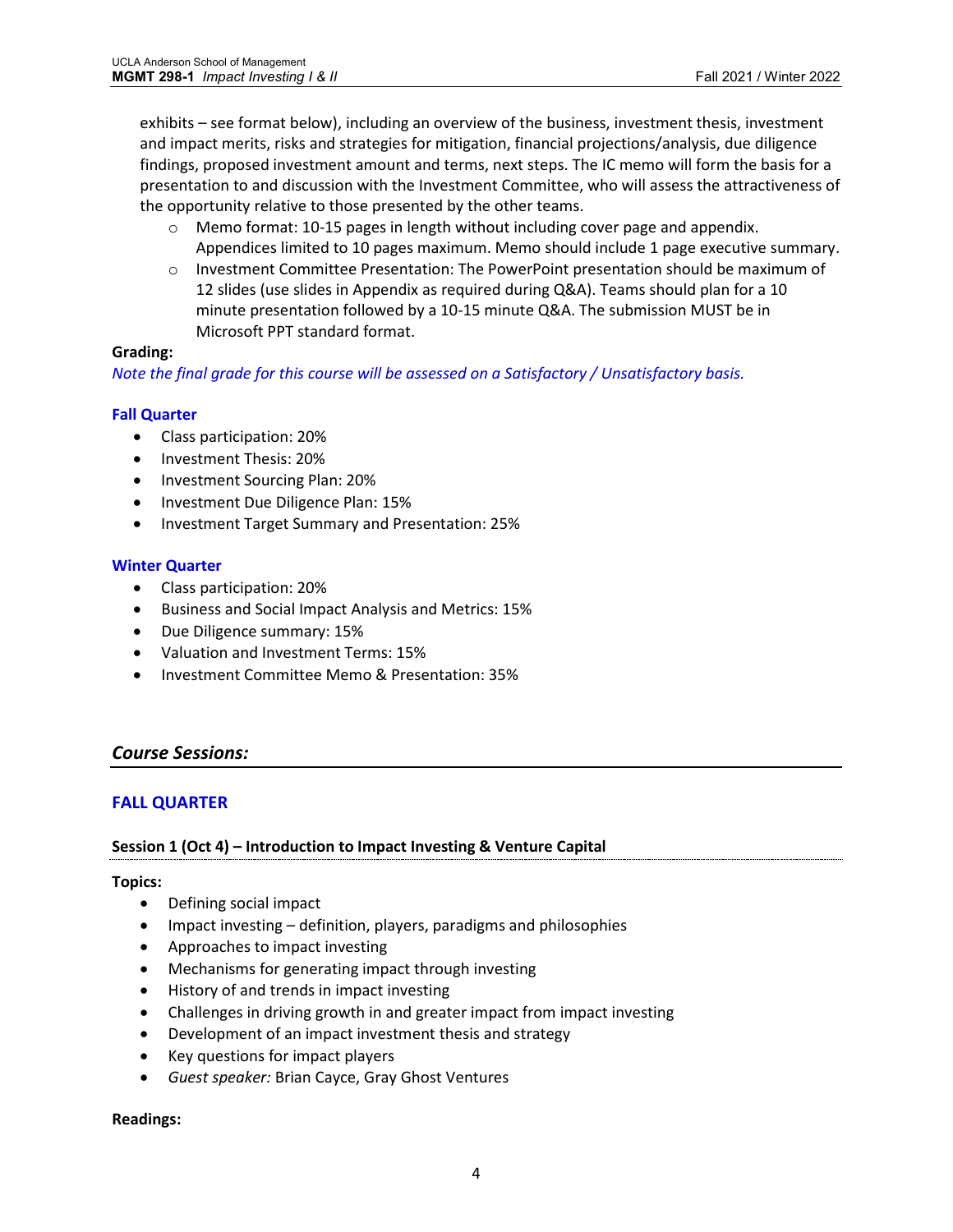- *Introduction to Investing for Impact*, Cole, Gandhi and Brumme, HBS, December 2020
- *Social Impact Investing will be the New Venture Capital*, Sir Ronald Cohen and William A. Sahlman, HBR Blog, January 2013 [\[link\]](https://hbr.org/2013/01/social-impact-investing-will-b)
- *The Trouble with Impact Investing, Part 1, Part 2, Part 3*, Kevin Starr and Laura Hattendorf, Stanford Social Innovation Review, 2012 [\[link\]](https://ssir.org/articles/entry/the_trouble_with_impact_investing_part_1)
- Making Sense of the Many Kinds of Impact Investing, Brian Trelstad, January 2016 [\[link\]](https://hbr.org/2016/01/making-sense-of-the-many-kinds-of-impact-investing)
- *Making Impact Investing Work*, Brian Trelstad, Project Syndicate, January 2020 [\[link\]](https://www.project-syndicate.org/commentary/making-impact-investing-work-by-brian-trelstad-2020-01)
- *Impact Investing 2.0: What \$3 Billion Tells Us About the Next \$30 Billion*, Cathy Clark and Ben Thornley, Huffington Post, September 2013 [\[link\]](https://centers.fuqua.duke.edu/case/2013/09/04/impact-investing-2-0-what-3-billion-tells-us-about-the-next-300-billion/)

• None

### **Session 2 (Oct 18) – Investment Process and Sourcing**

### **Topics:**

- Overview of venture investing and the VC model
- The venture investment process and lifecycle
- Characteristics of an attractive investment
- Investment sourcing strategies
- Competitive dynamics and coopetition among VCs
- *Guest speaker:* Patrick Sagisi, Acario Capital

## **Readings:**

- *How Venture Capital Works*, Bob Zilder, Harvard Business Review, November-December 1998 [\[link\]](https://www.garage.com/resources/critical-factors-for-obtaining-venture-funding/)
- *Critical Factors for Obtaining Venture Funding.* Garage Technology Ventures [\[link\]](https://www.garage.com/resources/critical-factors-for-obtaining-venture-funding/)
- *How Venture Capitalists Evaluate Potential Venture Opportunities*, Michael Roberts and Lauren Barley, Harvard Business Publishing, 2004
- **Case:** *DBL Partners: Double Bottom Line Venture Capital*

#### **Assignments:**

• Investment Thesis

## **Session 3 (Nov 1) – Opportunity Evaluation and Due Diligence – Business Evaluation**

## **Topics:**

- Opportunity screening
- Evaluation of investment merits including financial and social impact
- Identification of risks and approaches to diligence and mitigation
- Investment due diligence
- *Guest speaker:* Peter Lee, Embark Ventures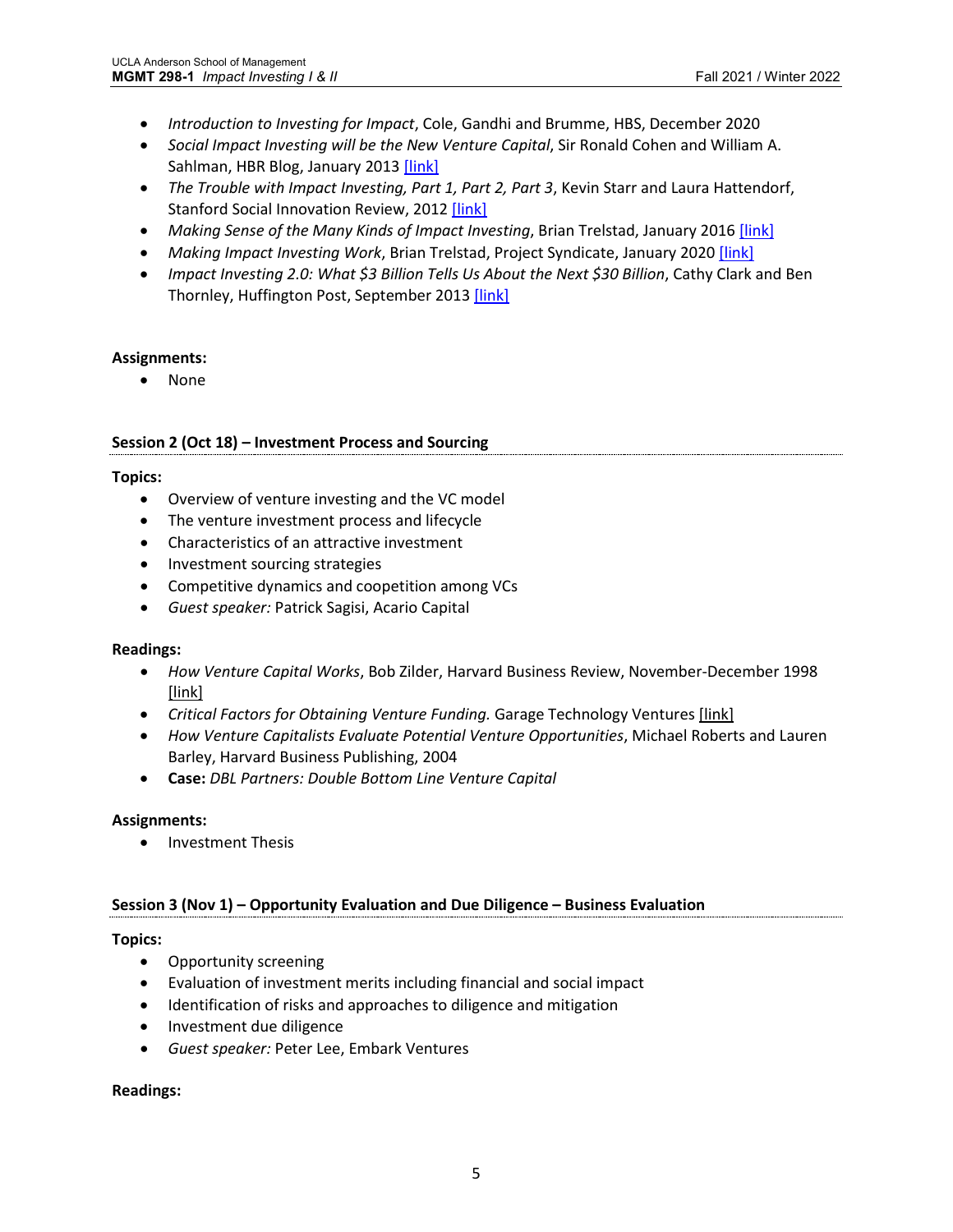- *How Venture Capitalists Evaluate Potential Venture Opportunities*, Michael Roberts and Lauren Barley, Harvard Business Publishing, 2004
- *The Due Diligence Process in Venture Capital*, MaRS, December 6, 2013 [\[link\]](https://learn.marsdd.com/article/the-due-diligence-process-in-venture-capital/)
- *Size Matters…How Big is Your Market?*, Hambleton Lord & Christopher Mirabile, Seraf-Investor.com [\[link\]](https://seraf-investor.com/compass/article/size-matters-how-big-your-market)
- *A Philosophy for Early Stage Startup Due Diligence*, Angel Capital Associatio[n \[link\]](https://www.alleywatch.com/2015/08/a-philosophy-for-early-stage-startup-due-diligence/)
- Stones Unturned: An Investor's Guide to Due Diligence in Early Stage Companies [\[link\]](https://land.seraf-investor.com/due-diligence/) -- skim

• Investment Sourcing Plan

### **Session 4 (Nov 15) – Opportunity Evaluation & Due Diligence – Impact Analysis**

### **Topics:**

- Assessing the potential social impact of a business/investment
- Impact investment KPIs and metrics
- Screening for impact
- Relationship between financial and impact returns
- *Guest speaker:* Brian Lee, BAM Ventures & Co-Founder, Honest Company, Legal Zoom

### **Readings:**

- *Managing and Measuring Impact*, Cole, Gandhi and Brumme, HBS, April 2018
- *Impact Engine's Approach to Measuring What Matters*, Tasha Seitz, Impact Engine Blog, July 31, 2019 [\[link\]](https://medium.com/@theimpactengine/impact-engines-approach-to-measuring-what-matters-13e9f4946331)
- *What Impact? A Framework for Measuring the Scale and Scope of Social Performance*, Ebrahim and Rangan, 2014
- *Impact Due Diligence*, Elizabeth Coston, Impact Engine blog, March 31, 2017 [\[link\]](https://medium.com/impact-engine/impact-due-diligence-the-questions-we-ask-4faf82c14e43)
- Measuring the Impact in Impact Investing. Theory of Change and Logic Models, pp. 23-31. So, Ivy and Staskevicius, Alina [\[link\]](https://www.hbs.edu/socialenterprise/Documents/MeasuringImpact.pdf)
- *Calculating the Value of Impact Investing*, Harvard Business Review, January 2019, Addy, Chris [\[link\]](https://hbr.org/2019/01/calculating-the-value-of-impact-investing)
- **Case:** *Acumen Case (A) and/or (B)*

## **Assignments:**

• Target Due Diligence Plan

## **Session 5 (Nov 29) – Business Model and Forecast Analysis / Group Presentations – Investment Thesis & Target Investments**

## **Topics:**

- Analysis of various business models (recurring and non-recurring sales)
- Financial metric KPIs associated with business models
- Evaluation of financial forecasts and projections
- Analysis of projected social impact
- Group presentations of impact investment thesis and investment targets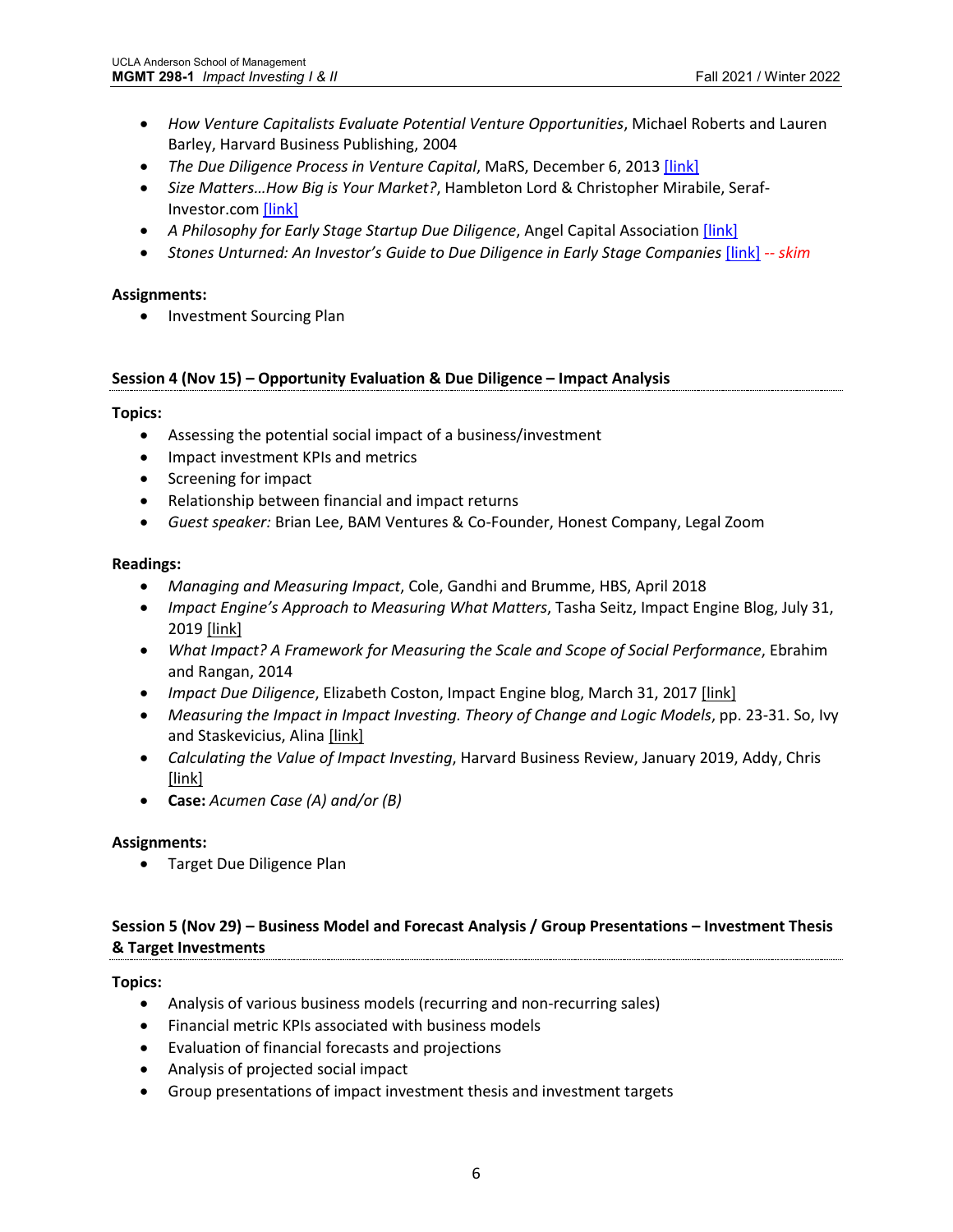## **Readings:**

• None

### **Assignments:**

• Investment Target Summary and Preliminary IC Presentation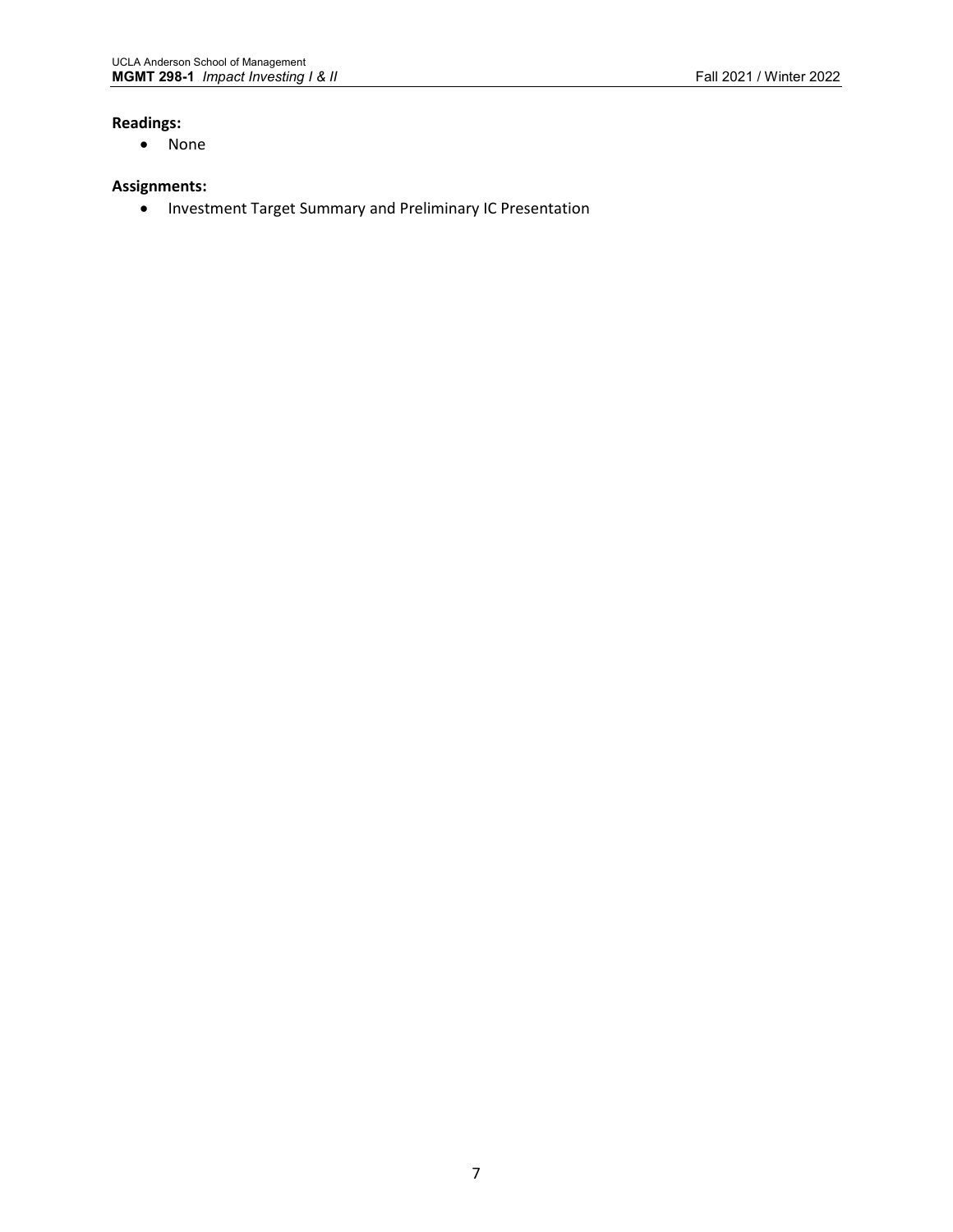## **WINTER QUARTER**

#### **Session 1 (Jan 11): Fall Quarter Review / Investment Valuation, Capitalization and Structuring – Part I**

#### **Topics:**

- Understanding equity valuation: Size and slice of the pie!
- Co-investors and Syndicates
- Capitalization and cap tables
- Financial incentives: Show me the money!
- Valuing a venture investment
- Does valuation matter?

#### **Readings:**

- *Seraf: Approximations, Assumptions and Aspirations: Methods For Valuing Startups, Part 1 and Part 2* [\[link1\]](https://seraf-investor.com/compass/article/approximations-assumptions-and-aspirations-methods-valuing-startups-part-i) [\[link2\]](https://seraf-investor.com/compass/article/approximations-assumptions-and-aspirations-methods-valuing-startups-part-ii)
- *A Method for Valuing High-Risk, Long-Term Investments – The "Venture Capital Method",*  William Sahlman, Harvard Business Publishing, 2009 *–* **pages 1-7 and 18-25 only**; rest is optional (Course Reader)
- *Valuing Pre-Revenue Companies*, Kauffman Foundation [\[link\]](https://www.angelcapitalassociation.org/data/Documents/Resources/AngelCapitalEducation/ACEF_-_Valuing_Pre-revenue_Companies.pdf)
- How do VC firms value a start-up?, Paul Cohn blog post [\[link\]](https://www.quora.com/How-do-VC-firms-value-a-start-up)
- *Seraf: Who Owns What – Understanding Early Stage Capitalization Tables, Part 1 and Part 2* [\[link1\]](https://seraf-investor.com/compass/article/who-owns-what-understanding-early-stage-capitalization-tables-part-i) [\[link2\]](https://seraf-investor.com/compass/article/who-owns-what-understanding-early-stage-capitalization-tables-part-ii)

#### **Assignments:**

• None

#### **Session 2 (Jan 25): Investment Valuation, Capitalization and Structuring – Part II**

#### **Topics:**

- Introduction to Convertible Notes, SAFEs and Preferred Equity
- VC Term sheets key terms
- Understanding motivations: Why do these terms exist?
- Negotiating a Term sheet
- "What's market?"
- Timelines
- Venture Debt

- **Review Session 1 readings**
- *Everything You Ever Wanted to Know About Convertible Note Seed Financings (But Were Afraid To Ask)*, April 2012 [\[link\]](https://techcrunch.com/2012/04/07/convertible-note-seed-financings/)
- *Convertible Notes: Good or Evil*, Hambleton Lord & Christopher Mirabile, Seraf-Investor.com [\[link\]](https://seraf-investor.com/compass/article/convertible-notes-good-or-evil)
- *Anatomy of SAFE*, Propel(x) June 28, 2021 [\[link\]](https://www.propelx.com/blog/safe/)
- *SAFE vs. Convertible Note: What's the Difference?*, Propel(x) June 16, 202[1 \[link\]](https://www.propelx.com/blog/safe-vs-convertible-note/)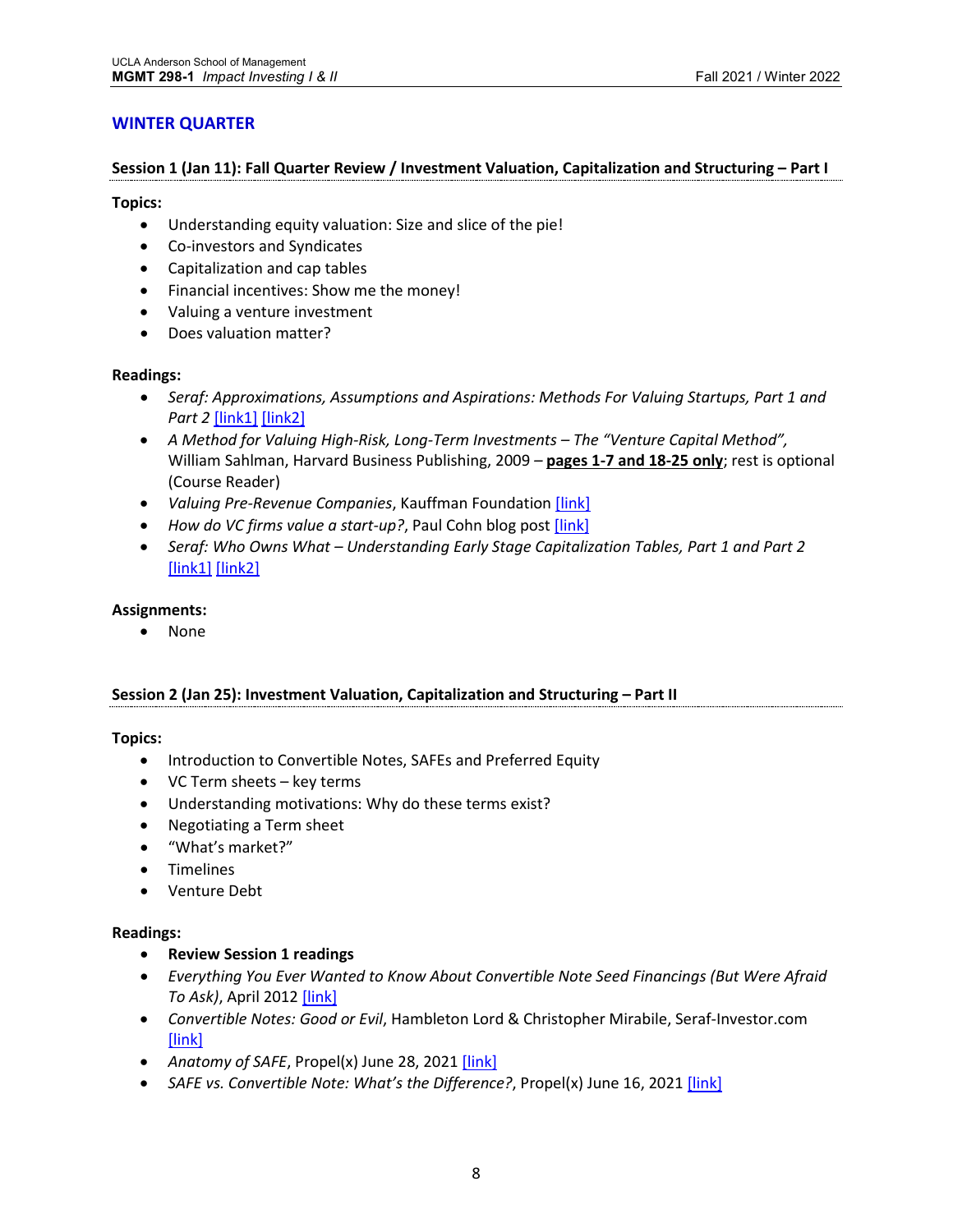- *What's in a Term Sheet? The World's Most Irritating Not-Quite-Contract*, Bruce Gibney of Founders Fund and Paypal Investor [\[link\]](https://www.nancyonnorwalk.com/wp-content/uploads/2013/12/term_sheet_explained.pdf)
- *How to Negotiate with VCs*, Deepak Malhotra [\[link\]](https://hbr.org/2013/05/how-to-negotiate-with-vcs)
- **Skim sample convertible note, SAFE and term sheet agreements posted to course site**
- *Optional:* 
	- o *Latest Wilson Sonsini Entrepreneurs Report* [\[link\]](https://www.wsgr.com/a/web/tvWf2PxYgnK7vhrdrirkbA/entrepreneursreport-q1-2021.pdf)
	- o *Y Combinator SAFE financing documents – Safe User Guide (US companies)* [\[link\]](https://www.ycombinator.com/documents/)

• Impact Analysis and Metrics

### **Session 3 (Feb 8): Investment Oversight and Financial & Impact Value Creation**

### **Topics:**

- Life post-investment roles, relationships and dynamics among the parties
	- o Management and the Board / Investors
	- o Dynamic between co-investors
- The day after the investment
- 100-day, strategy and value creation planning
- ESG: Environmental, Social and Governance
- Performance measurement and reporting
- Recruiting
- Financing the operations
- *Guest speaker:* Tony Pringle, Partner @ Quinn & Partners

#### **Readings:**

- *Strategies For VCs To Increase Startup Success Odds*, David Teten, TechCrunch, 2013 [\[link\]](https://techcrunch.com/2013/03/30/the-lower-risk-startup-how-venture-capitalists-increase-the-odds-of-startup-success/)
- *Managing vs. Measuring Impact Investment* (SSIR 2012) [\[link\]](https://ssir.org/articles/entry/managing_vs_measuring_impact_investment)

#### **Assignments:**

• Due Diligence Summary

#### **Session 4 (Feb 22): Impact Management & Measurement**

#### **Topics:**

- Impact investment KPIs, reporting and management
- Current impact measurement and ESG rating bodies and frameworks
	- o UNPRI, SASB, GRI, etc.
- Theory of Change and Logic Models
- *Guest speaker:* Adriana Embus, Los Angeles Cleantech Incubator (LACI)

- *ESG Metrics: Reshaping Capitalism?* Serafeim and Grewal, HBS, April 2019 (Course Reader)
- *Calculating the Value of Impact Investing*, Harvard Business Review, January 2019, Addy, Chris [\[link\]](https://hbr.org/2019/01/calculating-the-value-of-impact-investing)
- *Managing and Measuring Impact*, Cole, Gandhi and Brumme, HBS, April 2018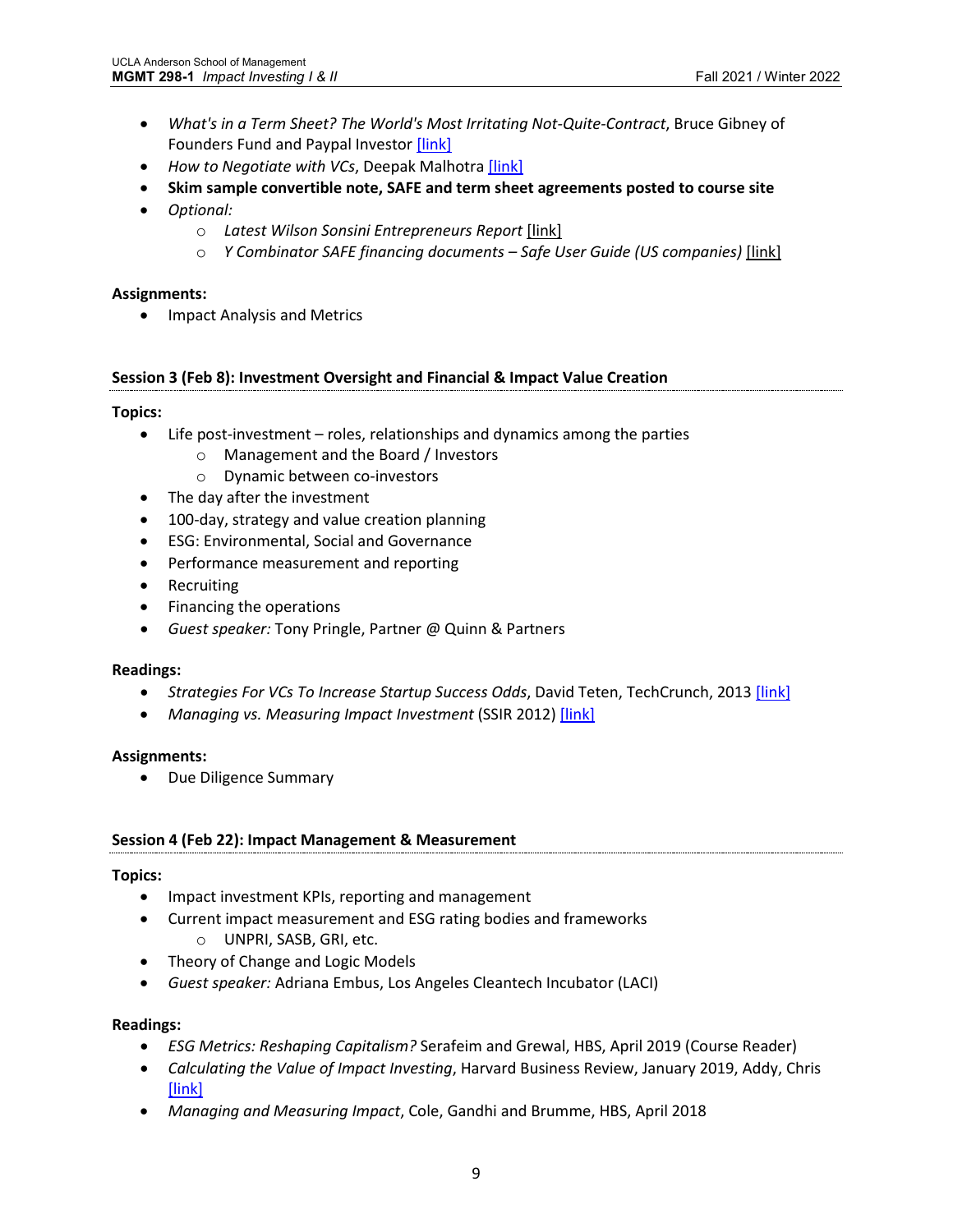- *Impact Engine's Approach to Measuring What Matters*, Tasha Seitz, Impact Engine Blog, July 31, 2019 [\[link\]](https://medium.com/@theimpactengine/impact-engines-approach-to-measuring-what-matters-13e9f4946331)
- *What Impact? A Framework for Measuring the Scale and Scope of Social Performance*, Ebrahim and Rangan, 2014 (Fall Course Reader)
- Measuring the Impact in Impact Investing. Theory of Change and Logic Models, pp. 23-31. So, Ivy and Staskevicius, Alina [\[link\]](https://www.hbs.edu/socialenterprise/Documents/MeasuringImpact.pdf)
- **Case:** *The Rise Fund: TPG Bets Big on Impact* (Course Reader)

• Valuation and Investment Terms

## **Session 5 (Mar 8): Group Investment Committee Presentations & Course Wrap-Up**

## **Topics:**

• Group Investment Committee presentations and discussions

## **Readings:**

• None

## **Assignments:**

• Investment Committee memo to be uploaded on BruinLearn by **March 3**. *Students are expected to have reviewed the IC memos for the other groups prior to the Mar 8 class and engage with questions and feedback as the investment committee.*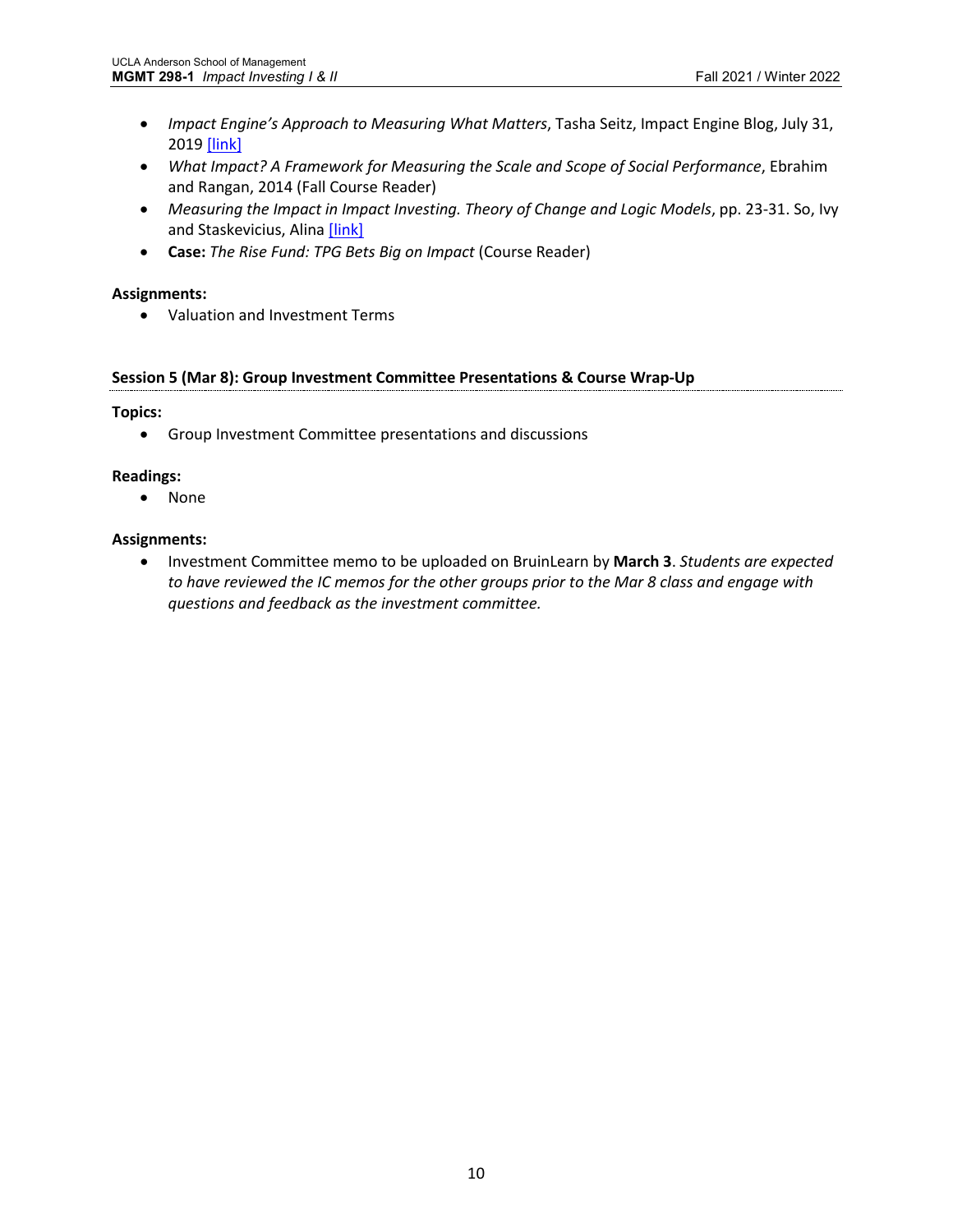#### **Instructor Bios:**

#### **Jason Lee**

[Jason.j.lee@anderson.ucla.edu](mailto:Jason.j.lee@anderson.ucla.edu)

<http://www.anderson.ucla.edu/faculty/finance/faculty/lee>

Jason is a lecturer in finance and entrepreneurship at UCLA Anderson School of Management. He has over 24 years of professional experience in investment banking, entrepreneurship and investing. His teaching focus includes finance, entrepreneurship, mergers & acquisitions, and private equity. Outside of campus, Jason is a managing partner of Element, a strategic and transactional advisory firm focused on the energy and critical infrastructure sectors. Previously, he co-led the Power Opportunities Group of Oaktree Capital Management, where he managed a \$3 billion private equity group focused on the energy sector. While at Oaktree Jason directly led numerous investments in companies in the energy efficiency, infrastructure construction and services, and renewables sectors, including the two largest renewable energy company IPOs in U.S. history, is a recognized industry leader in the field of energy efficiency and services and a Certified Energy Manager. Prior to Oaktree, Jason was a founding managing partner of Ascend, a venture consulting and incubation company, and co-founder of Intersphere, a business services company. He also previously served as Director of International Business Development and Strategy for Youbet.com, a publicly listed new media company, and CFO of Amerix Group, an international distributor of semiconductor and other electronic components. Jason began his professional career in the investment banking group of JP Morgan, focusing on M&A and corporate finance transactions for companies in the technology, media, consumer retail and industrial sectors. Jason serves/has served on numerous public and private company boards and is a founding partner of The Edge Corporation, which provides training for professionals in the fields of finance, management, strategy consulting and law.

B.S. Business Administration, UC Berkeley

MBA Business Administration, UCLA Anderson School of Management

## **Anil Tammineedi**

#### [anil.tam@gmail.edu](mailto:anil.tam@gmail.edu)

Anil is a Principal at Angeleno Group, a pioneer in providing growth capital for next generation clean energy and climate solutions companies. Since 2008, Anil has been a member of the investment team and serves on the Angeleno Group Investment Committee. He leads investments across several sectors including sustainable mobility, energy storage, resource efficiency and smart infrastructure. Anil has several years of technology and operating experience at Broadcom, where he worked from 1999 to 2006, in product development and management roles related to semiconductors targeting communications, mobile and power management applications. His work has contributed to eight patents as an inventor.

Anil's prior investing experience includes his work at Applied Ventures, the corporate venture capital group of Applied Materials.

He currently serves as a Senior Faculty Advisor to the Business Creation Option program at UCLA Anderson School of Management. He is also a Kauffman Fellow, a selective two-year leadership development program for venture capitalists.

Anil is actively involved on the Boards of several Angeleno Group portfolio companies including Stem (NYSE: STEM), Critigen, Patriot Environmental Services and mPrest.

B.E., PSG College of Technology, India M.S., Iowa State University M.B.A., UCLA Anderson School of Management